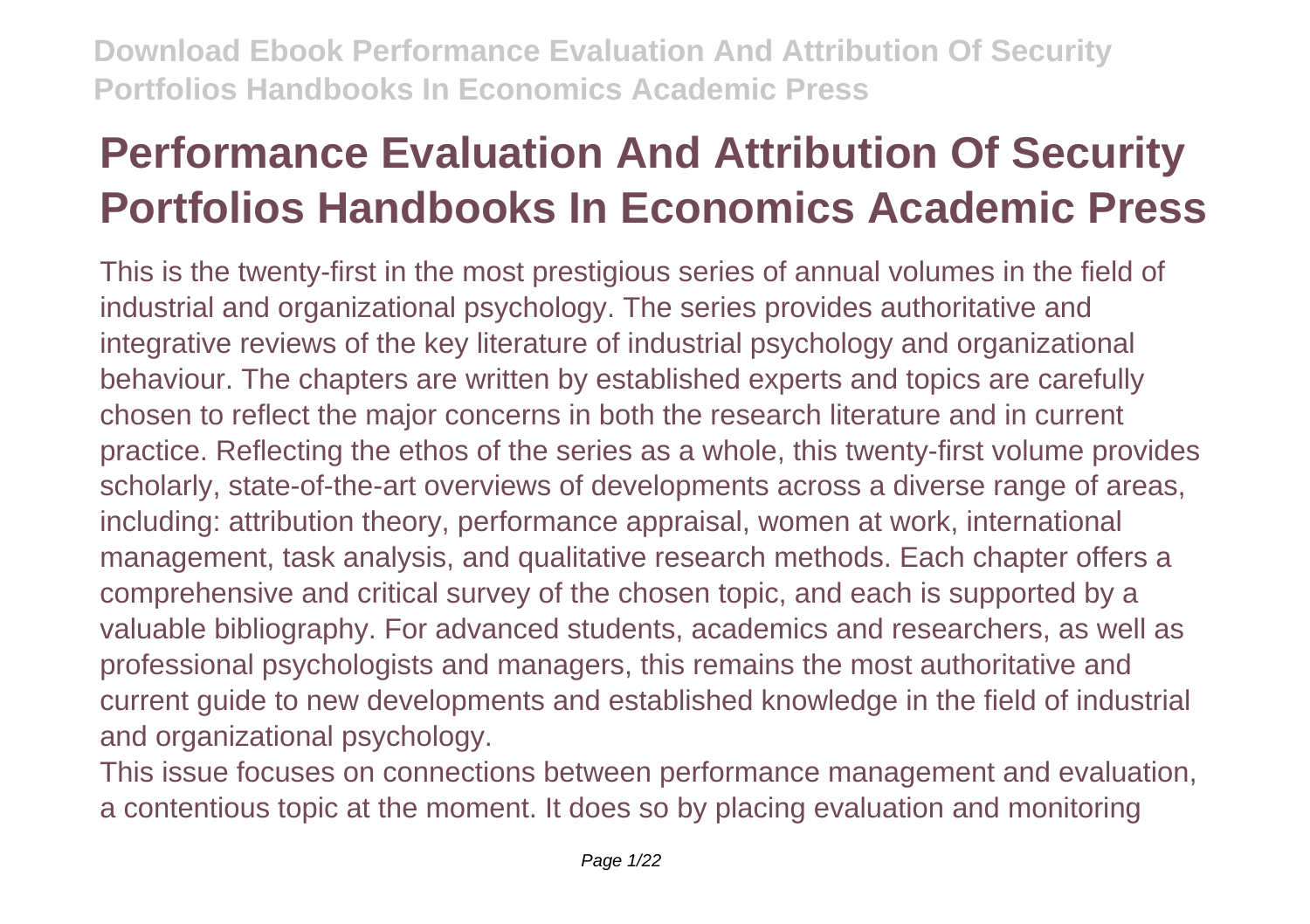under the overarching concept of performance management, and then by investigating five complementarities between performance monitoring and measurement on the one hand, and evaluation on the other. These complementarities are: Sequential Informational Organizational Methodical Hierarchical. Several case studies discuss the uses and complementarities of evaluation and performance management in contexts including national and local governments and the work of government, philanthropic foundations, and a direct-service nonprofit agency. These cases illustrate the advantages and pitfalls in utilizing evaluative approaches within the context of performance management. This is the 137th volume of the Jossey-Bass quarterly report series New Directions for Evaluation, an official publication of the American Evaluation Association.

CFA Navigator - Level 3 Exam Navigator Study Guide

Apply CFA Program concepts and skills to real-world wealth and portfolio management for the 2019 exam The same official curricula that CFA Program candidates receive with program registration is now publicly available for purchase. CFA Program Curriculum 2020 Level III, Volumes 1-6 provides complete, authoritative guidance on synthesizing the entire CFA Program Candidate Body of Knowledge (CBOK) into professional practice for the 2020 exam. This book helps you bring together the skills and concepts from Levels I and II to formulate a detailed, professional response to a variety of real-world scenarios. Coverage spans all CFA Program topics and provides a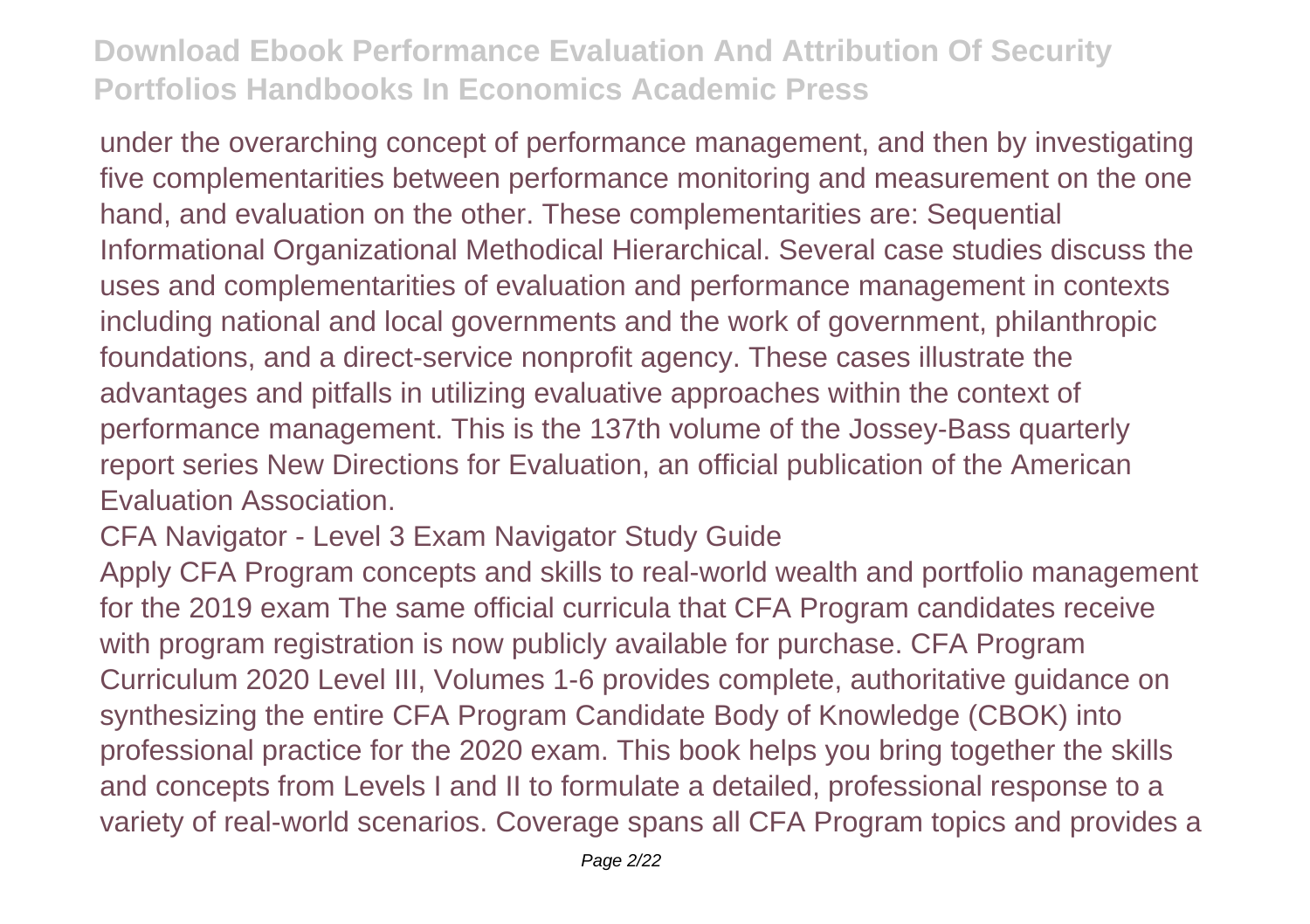rigorous treatment of portfolio management, all organized into individual study sessions with clearly defined Learning Outcome Statements. Visual aids clarify complex concepts, and practice questions allow you to test your understanding while reinforcing major content areas. Levels I and II equipped you with foundational investment tools and complex analysis skill; now, you'll learn how to effectively synthesize that knowledge to facilitate effective portfolio management and wealth planning. This study set helps you convert your understanding into a professional body of knowledge that will benefit your clients' financial futures. Master essential portfolio management and compliance topics Synthesize your understanding into professional guidance Reinforce your grasp of complex analysis and valuation Apply ethical and professional standards in the context of real-world cases CFA Institute promotes the highest standards of ethics, education, and professional excellence among investment professionals. The CFA Program curriculum guides you through the breadth of knowledge required to uphold these standards. The three levels of the program build on each other. Level I provides foundational knowledge and teaches the use of investment tools; Level II focuses on application of concepts and analysis, particularly in the valuation of assets; and Level III builds toward synthesis across topics with an emphasis on portfolio management.

Prepare for success on the 2022 CFA Level III exam with the latest official CFA® Program Curriculum. The 2022 CFA Program Curriculum Level III Box Set contains all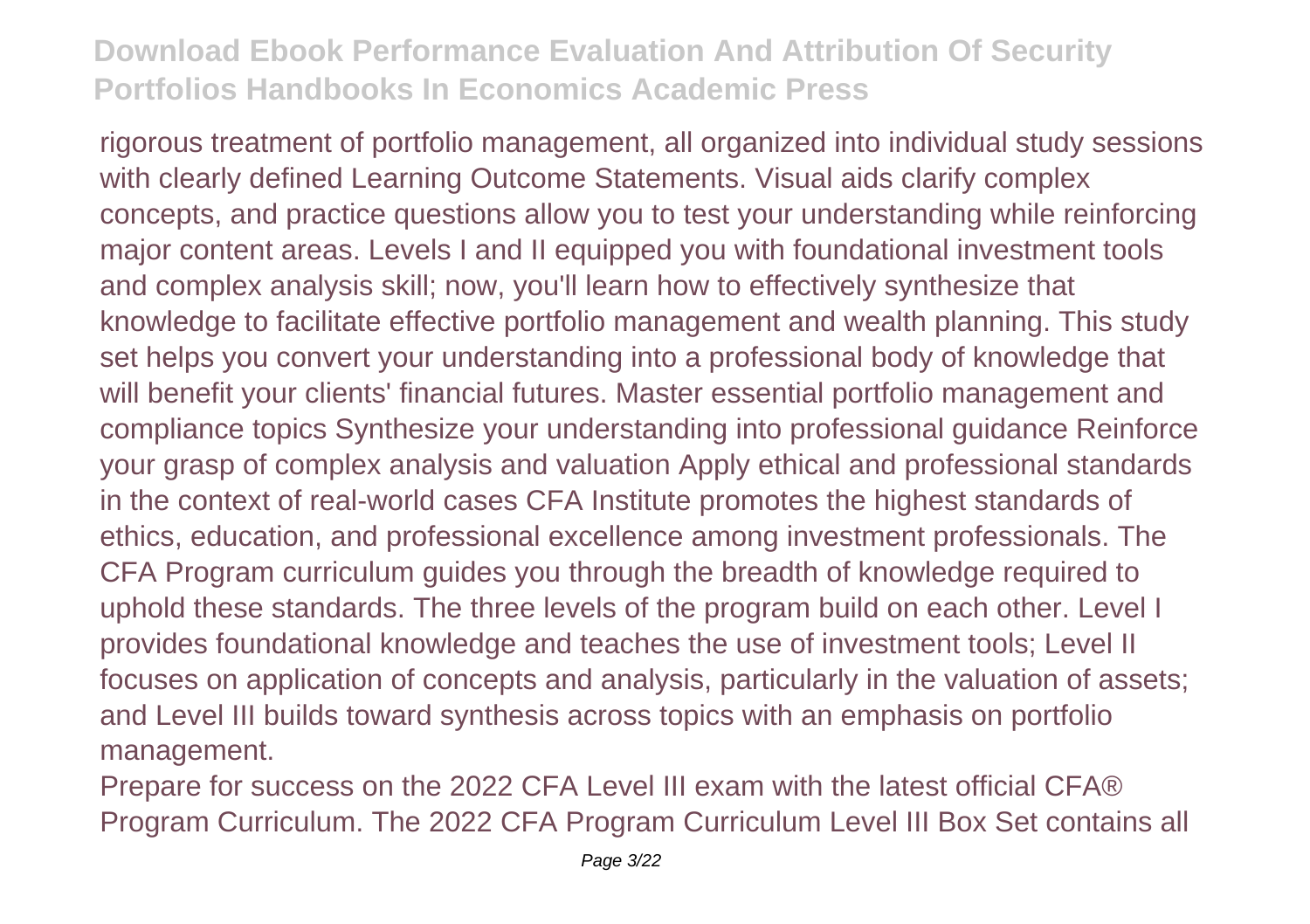the material you need to succeed on the Level III CFA exam in 2022. This set includes the full official curriculum for Level III and is part of the larger CFA Candidate Body of Knowledge (CBOK). Designed to acclimate you to the exam's heavy reliance on information synthesis and solution application regarding portfolio management and wealth planning, the Level III curriculum will help you master both calculation-based and word-based problems. Highly visual and intuitively organized, this box set allows you to: Learn from financial thought leaders. Access market-relevant instruction. Gain critical knowledge and skills. The set also includes practice questions to assist with your recall of key terms, concepts, and formulas. Perfect for anyone preparing for the 2022 Level III CFA exam, the 2022 CFA Program Curriculum Level III Box Set is a must-have resource for those seeking the advanced skills required to become a Chartered Financial Analyst®.

Portfolio Management in Practice, Volume 1: Investment Management delivers a comprehensive overview of investment management for students and industry professionals. As the first volume in the CFA Institute's new Portfolio Management in Practice series, Investment Management offers professionals looking to enhance their skillsets and students building foundational knowledge an essential understanding of key investment management concepts. Designed to be an accessible resource for a wide range of learners, this volume explores the full portfolio management process. Inside, readers will find detailed coverage of: Forming capital market expectations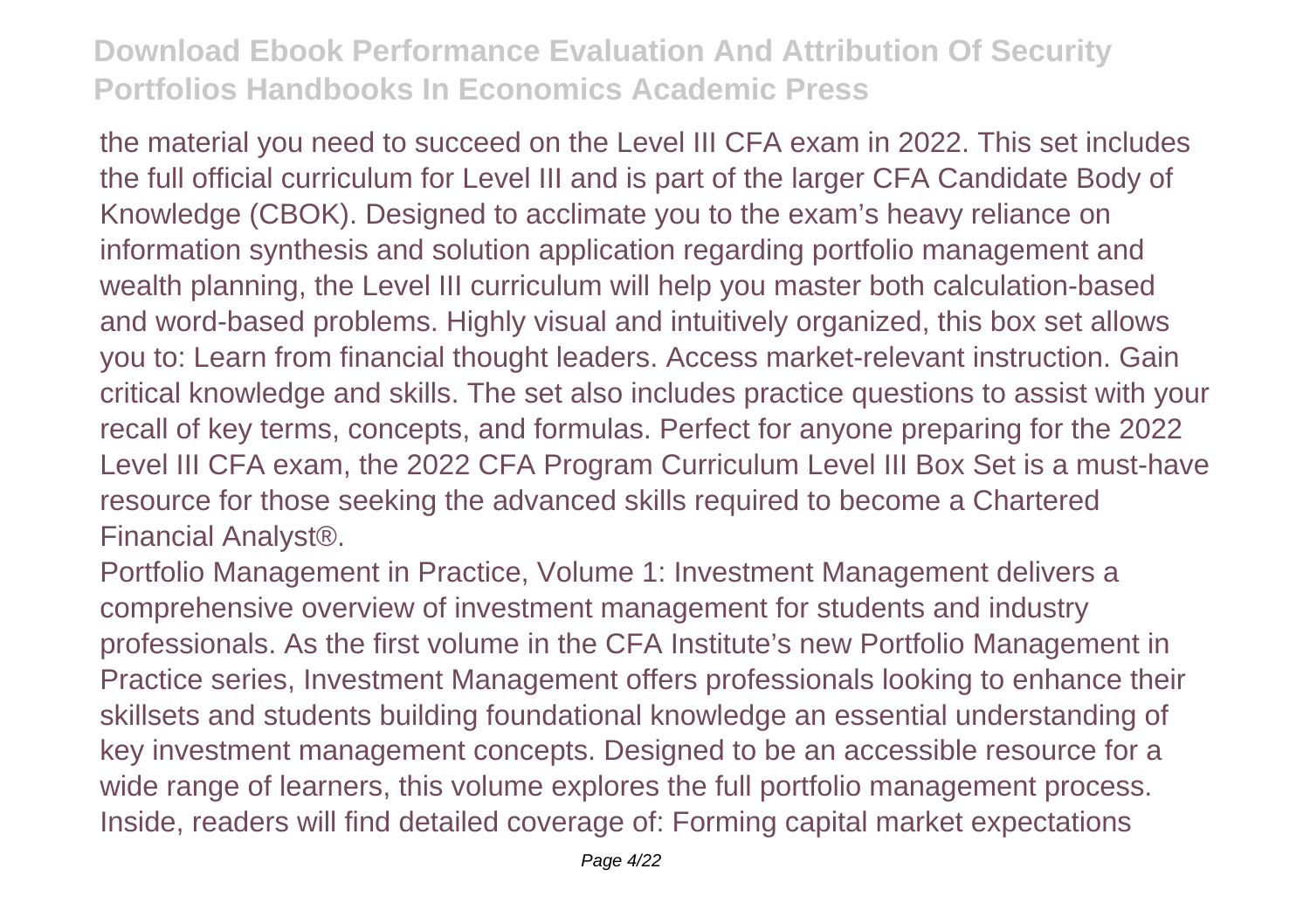Principles of the asset allocation process Determining investment strategies within each asset class Integrating considerations specific to high net worth individuals or institutions into chosen strategies And more To apply the concepts outlined in the Investment Management volume, explore the accompanying Portfolio Management in Practice, Volume 1: Investment Management Workbook. The perfect companion resource, this workbook aligns chapter-by-chapter with Investment Management for easy referencing so readers can draw connections between theoretical content and challenging practice problems. Featuring contributions from the CFA Institute's subject matter experts, Portfolio Management in Practice, Volume 1: Investment Management distills the knowledge forward-thinking professionals will need to succeed in today's fast-paced financial world.

Performance Analysis and Reporting, Second Edition explains the practical aspects of building or interpreting a top-to-bottom performance attribution system applicable to many asset classes. Requiring a familiarity with the principal concepts of portfolio analysis, it features standard methodologies and alternative approaches to the attribution of diverse assets, including derivatives, fixed income, and hedge funds. Based on the authors' Performance Evaluation and Attribution of Security Portfolios (2012), its concentration on the ethical standards embodied by GIPS includes a summary of provisions for the presentation of risk in a firm's investments. Features new changes to Global Investment Performance Standards (GIPS) Expands and updates all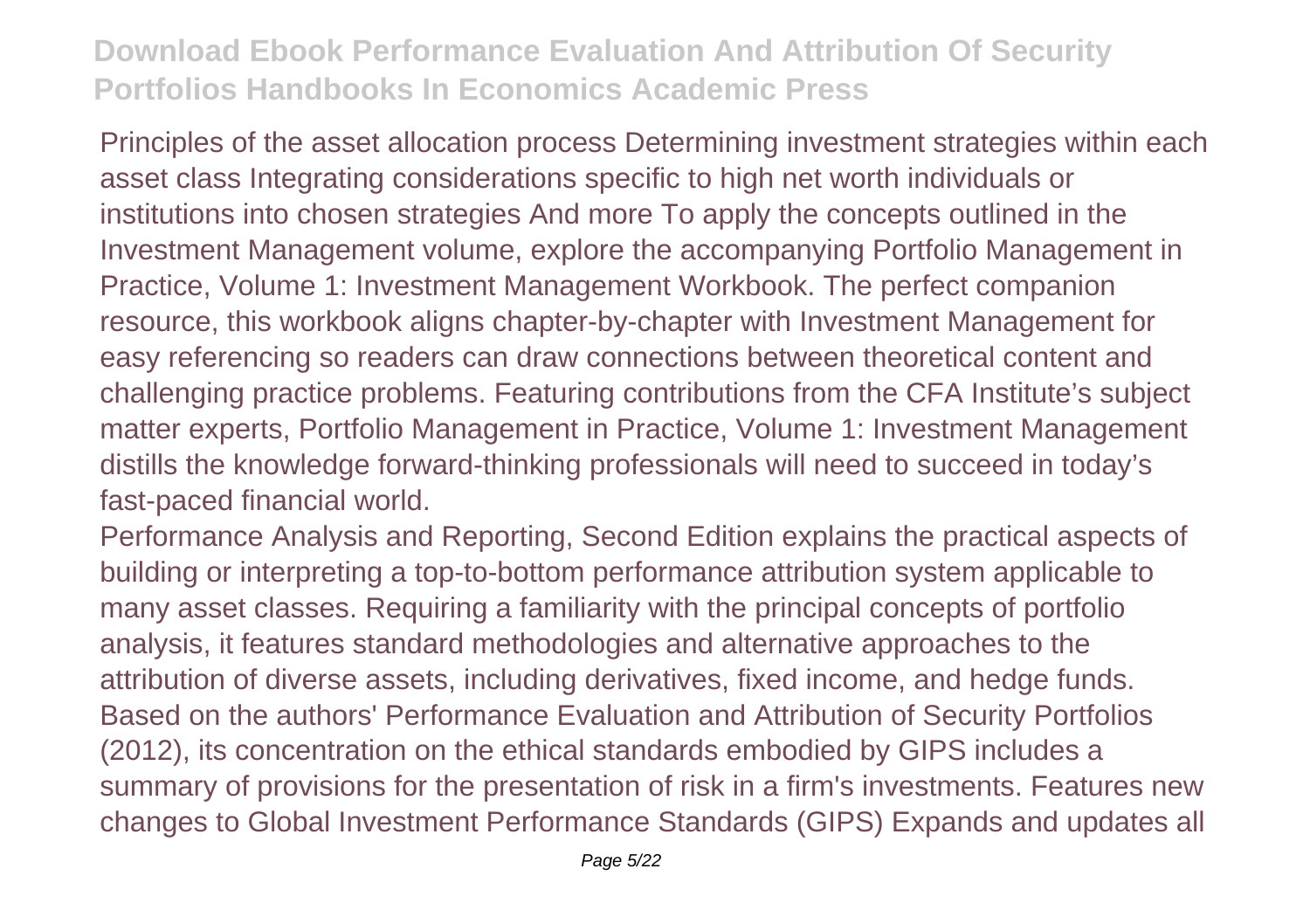chapters, including new sections on the return calculation of derivatives Embodies a practical point of view and clear division of chapters

Performance Evaluation, Second Edition presents an updated, comprehensive exploration of portfolio evaluation. Based on the authors' Performance Evaluation and Attribution of Security Portfolios (2012) this Second Edition adds four new chapters and updated content throughout in its practical approach to measuring manager skills and using recent statistical techniques to solve investment problems. Added are new factor models, including the newly developed qfactor model and the new models of Fama and French; new examples; and new work on qualitative considerations used in performance evaluation. Highly detailed, Performance Evaluation 2e combines academic rigor with practical applications and guidance for applications of diverse approaches. Adds 4 new chapters; every other chapter has been expanded and updated Presents new material for special types of funds (target-date funds, ETFs), addressing the needs of fund managers Examines advanced topics on financial evaluation such as derivatives and benchmarking

Just how successful is that investment? Measuring portfolio performance requires evaluation (measuring portfolio results against benchmarks) and attribution (determining individual results of the portfolio's parts), In this book, a professor and an asset manager show readers how to use theories, applications, and real data to understand these tools. Unlike others, Fischer and Wermers teach readers how to pick the theories and applications that fit their specific needs. With material inspired by the recent financial crisis, Fischer and Wermers bring new clarity to defining investment success. Gives readers the theories and the empirical tools to handle their own data Features practice problems formerly from the CFA Program curriculum. Page 6/22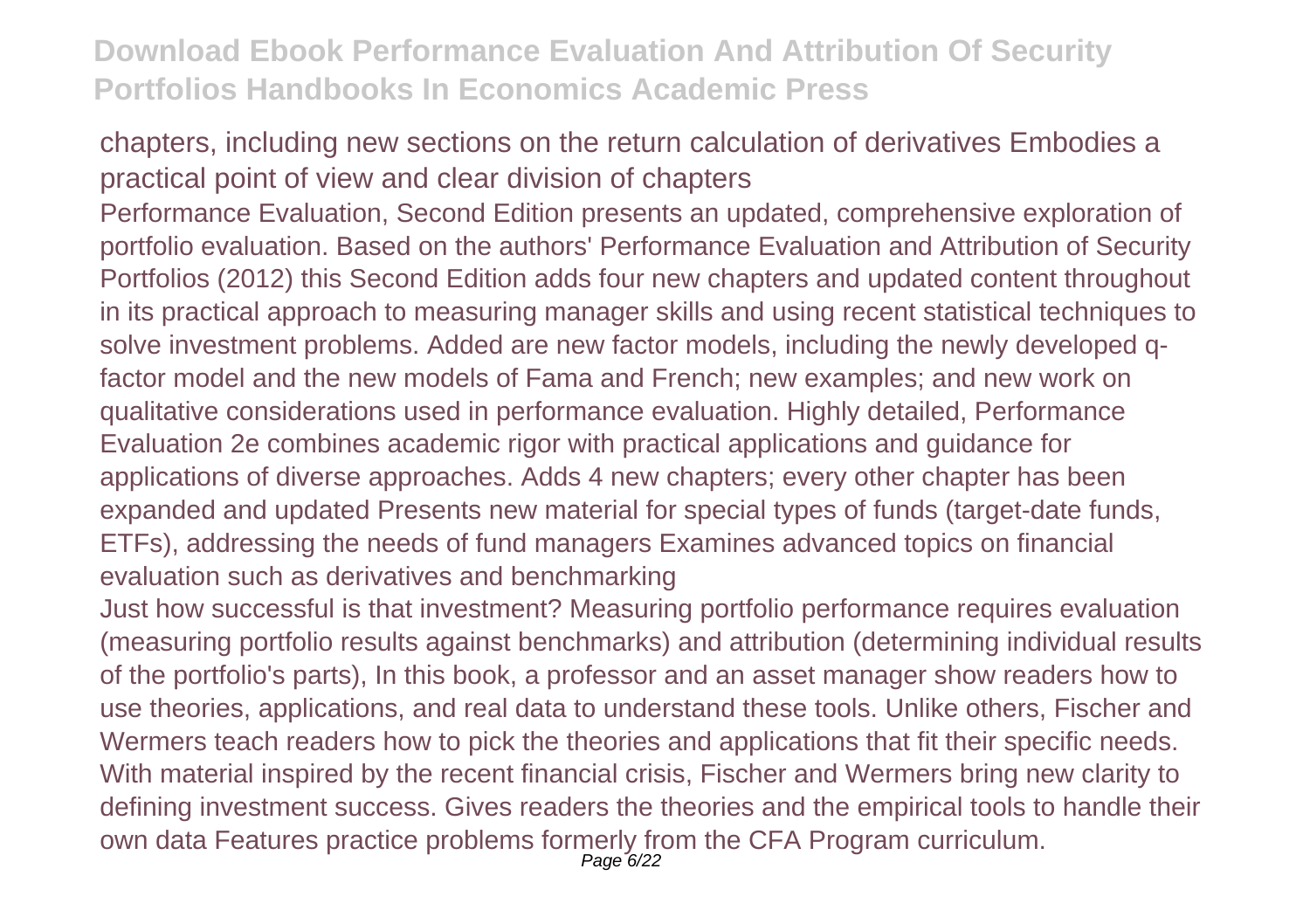Drawing upon the experience of key global practitioners and leading industry authors, Portfolio Analysis quickly updates your knowledge and skills on advanced topics within performance measurement, risk, attribution and evaluation.

Portfolio Performance Evaluation provides a selective review of the methods for measuring portfolio performance and the evidence on the performance of professionally managed investment portfolios. There is also a discussion of hedge funds presenting unique challenges for measuring risk adjusted performance and for interpreting performance measures. Identifies the ways that politics enters into the creation of performance measurement systems, the selection of the official and unofficial aims of such systems, the selection of performance criteria and measures, the interpretation of findings, the responses to such findings and the implications of performance reporting.

The book is a collection of studies dedicated to different perspectives of three dimensions or pillars of the sustainability of supply chain and supply chain management - economic, environmental, and social - and other aspects related to performance evaluation, optimization, and modelling of and for sustainable supply chain management, and thus presents another valuable contribution to sustainable development and sustainable way of life.

Performance Evaluation, Second Edition, presents an updated, comprehensive exploration of portfolio evaluation. Based on the authors' Performance Evaluation and Attribution of Security Portfolios (2012) this Second Edition adds four new chapters and updated content throughout in its practical approach to measuring manager skills and using recent statistical techniques to solve investment problems. Added are new factor models, including the newly developed qfactor model and the new models of Fama and French; new examples; and new work on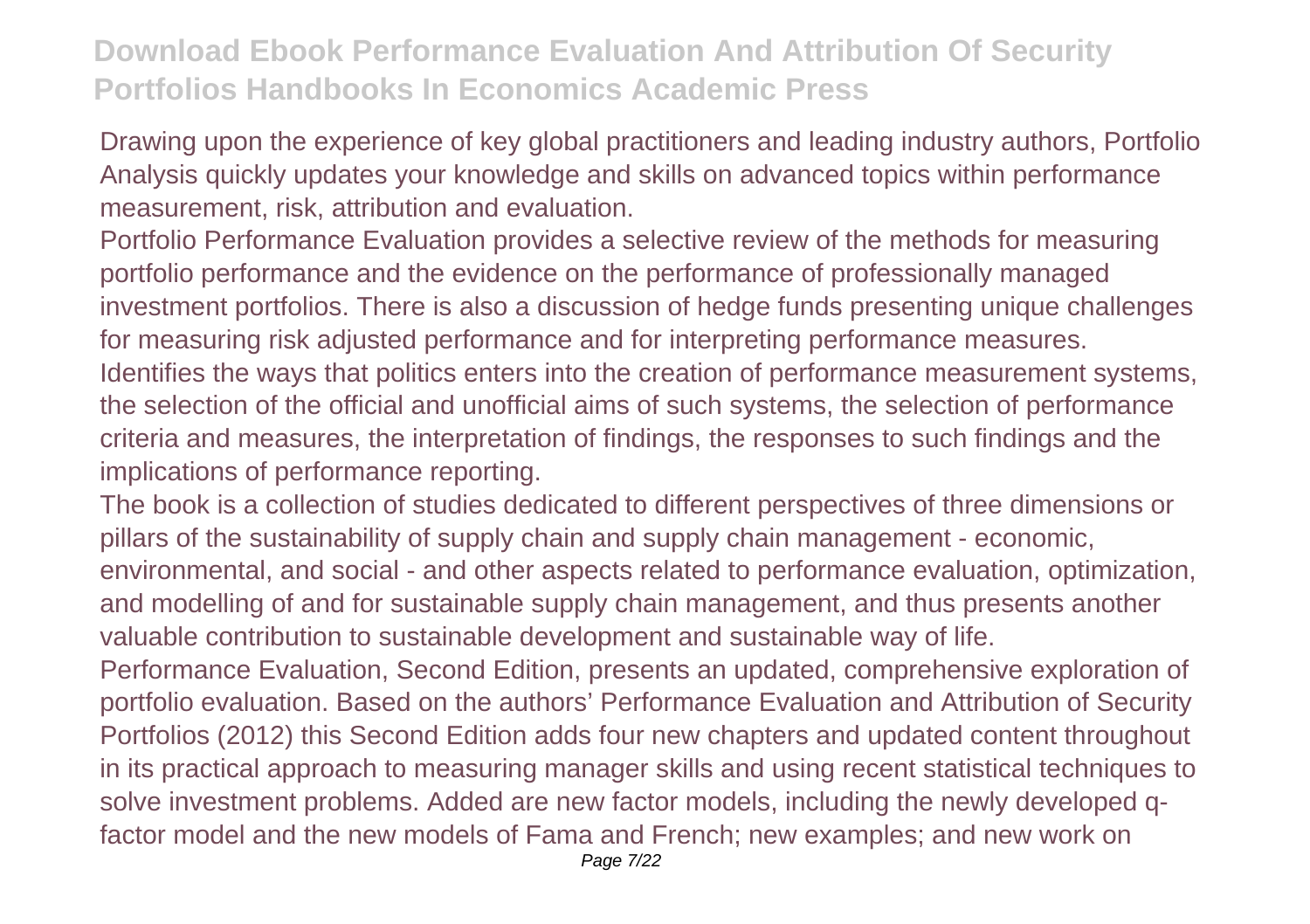qualitative considerations used in performance evaluation. Highly detailed, Performance Evaluation, Second Edition, combines academic rigor with practical applications and guidance for applications of diverse approaches. Adds four new chapters; every other chapter has been expanded and updated Presents new material for special types of funds (target-date funds, ETFs), addressing the needs of fund managers Examines advanced topics on financial evaluation such as derivatives and benchmarking

Introduction to Business covers the scope and sequence of most introductory business courses. The book provides detailed explanations in the context of core themes such as customer satisfaction, ethics, entrepreneurship, global business, and managing change. Introduction to Business includes hundreds of current business examples from a range of industries and geographic locations, which feature a variety of individuals. The outcome is a balanced approach to the theory and application of business concepts, with attention to the knowledge and skills necessary for student success in this course and beyond.

The distinction between out-performance of an Investment fund or plan manager vs rewards for taking risks is at the heart of all discussions on Investment fund performance measurement of fund managers. This issue is not always well-understood and the notion of risk adjusting performance is not universally accepted. Performance Measurement in Finance addresses this central issue. The topics covered include evaluation of investment fund management, evaluation of the investment fund itself, and stock selection performance. The book also surveys and critiques existing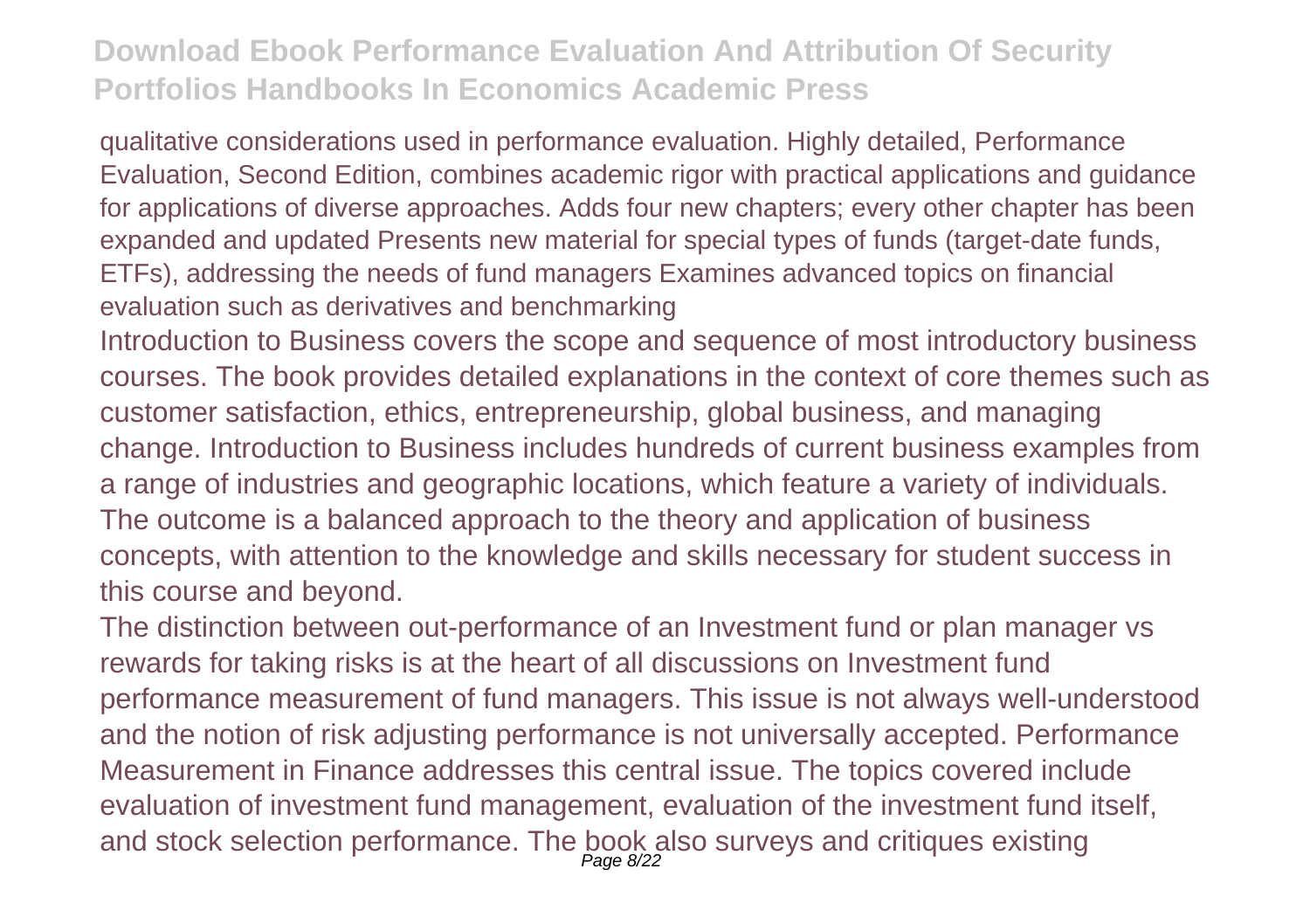methodologies of performance measurement and covers new innovative approaches to performance measurement. The contributors to the text include both academics and practitioners providing comprehensive coverage of the topic areas. Performance Measurement in Finance is all about how to effectively measure financial performance of the fund manager and investment house managers, what measures need to be put in place and technically what works and what doesn't. It covers risk, and what's acceptable and what isn't, how, in short, to manage risk. Includes practical information to enable Investment/Portfolio Managers to understand and evaluate fund managers, the funds themselves, and Investment firms Provides a full overview of the topic as well as in-depth technical analysis

Investment Performance Measurement Over the past two decades, the importance of measuring, presenting, and evaluating investment performance results has dramatically increased. With the growth of capital market data services, the development of quantitative analytical techniques, and the widespread acceptance of Global Investment Performance Standards (GIPS®), this discipline has emerged as a central component of effective asset management and, thanks in part to the Certificate in Investment Performance Measurement (CIPM) program, has become a recognized area of specialization for investment professionals. That's why Investment Performance Measurement: Evaluating and Presenting Results—the second essential title in the CFA Institute Investment Perspectives series—has been created. CFA Institute has a long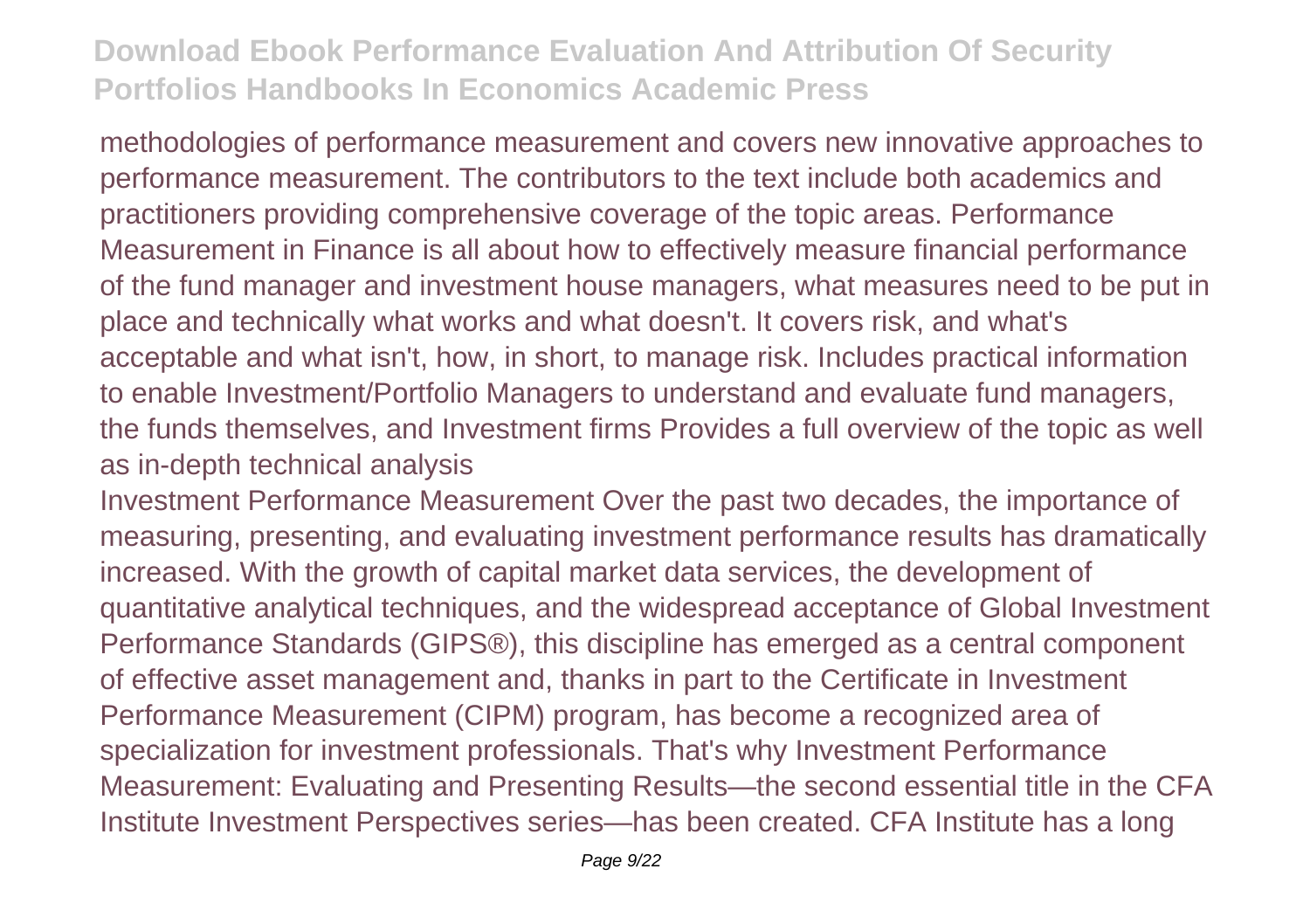tradition of publishing content from industry thought leaders, and now this new collection offers unparalleled guidance to those working in the rapidly evolving field of investment management. Drawing from the Research Foundation of CFA Institute, the Financial Analysts Journal, CFA Institute Conference Proceedings Quarterly, CFA Magazine, and the CIPM curriculum, this reliable resource taps into the vast store of knowledge of some of today's most prominent thought leaders—from industry professionals to respected academics—who have focused on investment performance evaluation for a majority of their careers. Divided into five comprehensive parts, this timely volume opens with an extensive overview of performance measurement, attribution, and appraisal. Here, you'll become familiar with everything from the algebra of time-weighted and money-weighted rates of return to the objectives and techniques of performance appraisal. After this informative introduction, Investment Performance Measurement moves on to: Provide a solid understanding of the theoretical grounds for benchmarking and the trade-offs encountered during practice in Part II: Performance Measurement Describe the different aspects of attribution analysis as well as the determinants of portfolio performance in Part III: Performance Attribution Address everything from hedge fund risks and returns to fund management changes and equity style shifts in Part IV: Performance Appraisal Recount the history and explain the provisions of the GIPS standards—with attention paid to the many practical issues that arise in the course of its implementation—in Part V: Global Investment Performance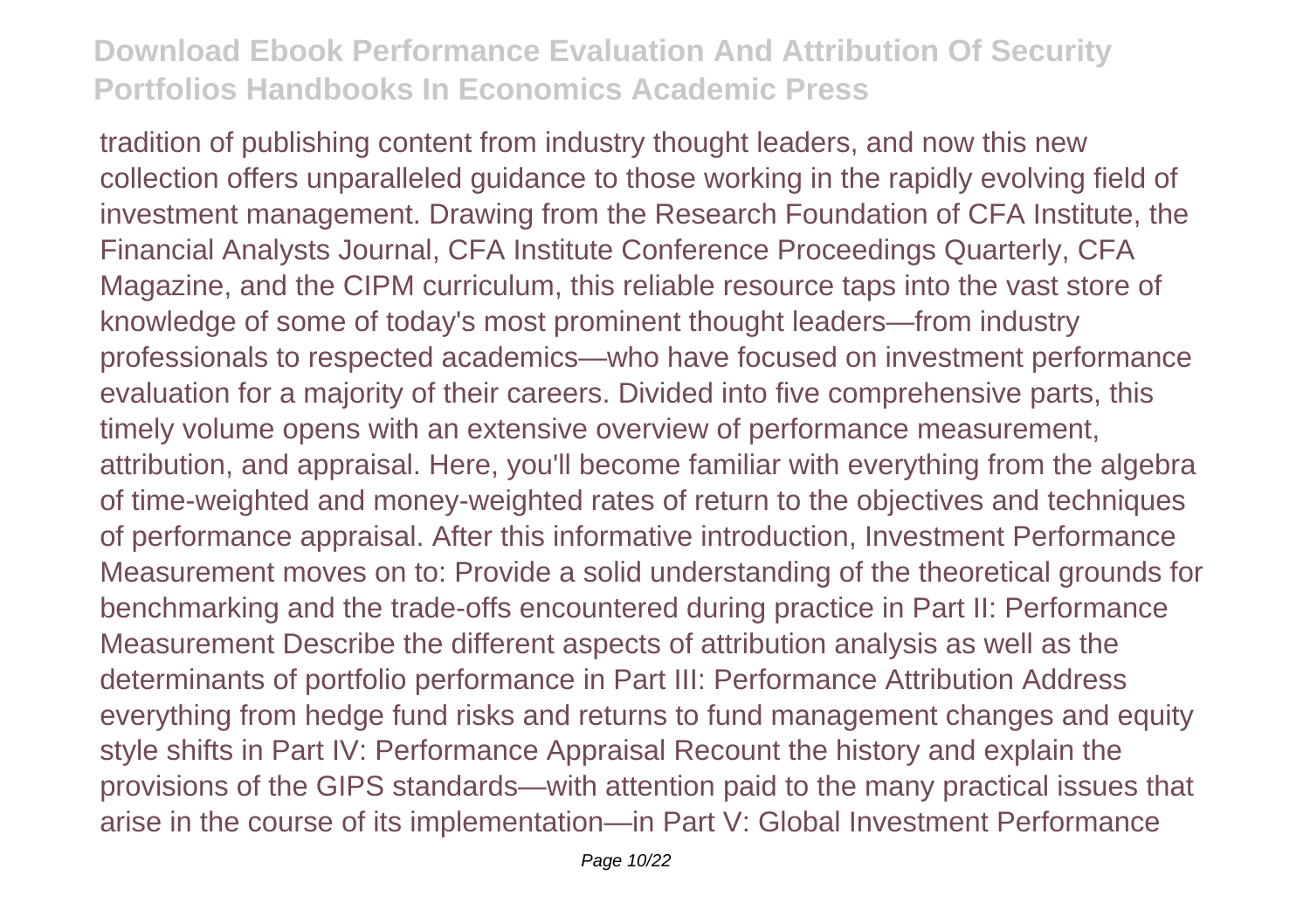Standards Filled with invaluable insights from more than fifty experienced contributors, this practical guide will enhance your understanding of investment performance measurement and put you in a better position to present and evaluate results in the most effective way possible.

Many investment books include a chapter or two on investment performance measurement or focus on a single aspect, but only one book addresses the breadth of the field. Investment Performance Measurement is a comprehensive guide that covers the subjects of performance and risk calculation, attribution, presentation, and interpretation. This information-packed book covers a wide range of related topics, including calculation of the returns earned by portfolios; measurement of the risks taken to earn these returns; measurement of the risk and return efficiency of the portfolio and other indicators of manager skill; and much more. By reviewing both the concepts of performance measurement and examples of how they are used, readers will gain the insight necessary to understand and evaluate the management of investment funds. Investment Performance Measurement makes extensive use of fully worked examples that supplement formulas and is a perfect companion to professional courses and seminars for analysts. Bruce J. Feibel, CFA, is Product Manager at Eagle Investment Systems, an investment management software provider located in Newton, Massachusetts. He is responsible for overseeing the development of Eagle's investment performance measurement, attribution, and AIMR/GIPS compliance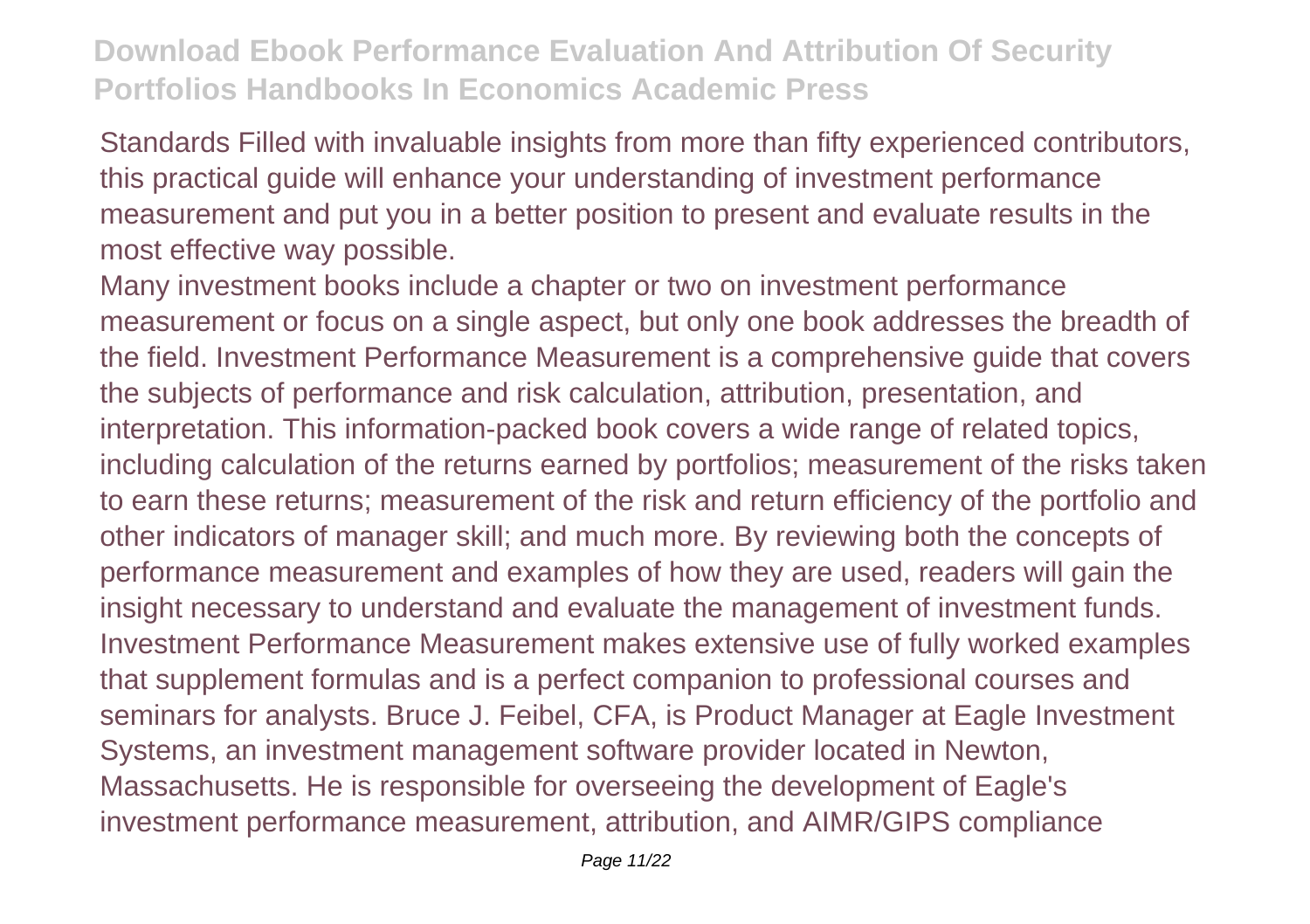software. Prior to joining Eagle, Mr. Feibel was a principal at State Street Global Advisors. He earned his BS in accounting from the University of Florida. Program Evaluation and Performance Measurement offers a conceptual and practical introduction to program evaluation and performance measurement for public and nonprofit organizations. James C. McDavid, Irene Huse, and Laura R.L. Hawthorn discuss topics in a detailed fashion, making it a useful guide for practitioners who are constructing and implementing performance measurement systems, as well as for students. Woven into the chapters is the performance management cycle in organizations, which includes: strategic planning and resource allocation; program and policy design; implementation and management; and the assessment and reporting of results. The Third Edition has been revised to highlight and integrate the current economic, political, and socio-demographic context within which evaluators are expected to work, and includes new exemplars including the evaluation of body-worn police cameras.

Performance measurement and attribution are key tools in informing investment decisions and strategies. Performance measurement is the quality control of the investment decision process, enabling money managers to calculate return, understand the behaviour of a portfolio of assets, communicate with clients and determine how performance can be improved. Focusing on the practical use and calculation of performance returns rather than the academic background, Practical Portfolio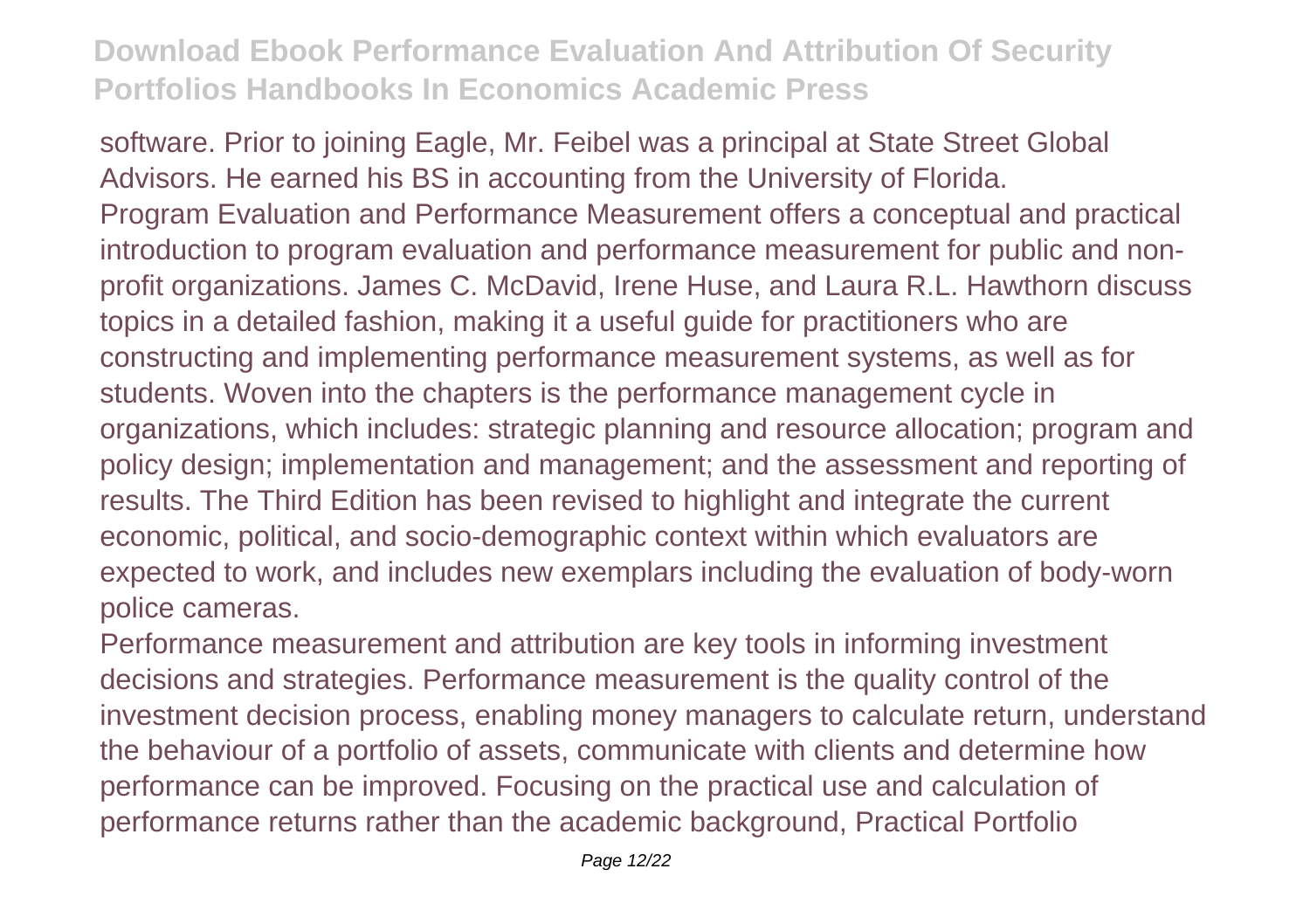Performance Measurement and Attribution provides a clear guide to the role and implications of these methods in today's financial environment, enabling readers to apply their knowledge with immediate effect. Fully updated from the first edition, this book covers key new developments such as fixed income attribution, attribution of derivative instruments and alternative investment strategies, leverage and short positions, risk-adjusted performance measures for hedge funds plus updates on presentation standards. Complete with a CD containing worked examples for the majority of exhibits, the book covers the mathematical aspects of the topic in an accessible and practical way, making this book an essential reference for anyone involved in asset management.

Portfolio Theory and Management examines the foundations of portfolio management with the contributions of financial pioneers up to the latest trends. The book discusses portfolio theory and management both before and after the 2007-2008 financial crisis. It takes a global focus by highlighting cross-country differences and practices. An informative guide to selecting and evaluating external investment professionals This bookone of the very few of its kind-is an invaluable aid to trustees of pension plans, endowments, and trusts who seek to chart and navigate courses for governing and overseeing the investment of the trillions of dollars under their care. It covers many aspects of this essential endeavor, including return measures, fixed income and duration, manager searches, committee meetings, and much more. G. Timothy Haight (Atherton, CA) is President of Menlo College in Silicon Valley. Stephen O. Morrell, PhD (Coral Springs, FL) is Professor at Andreas Page 13/22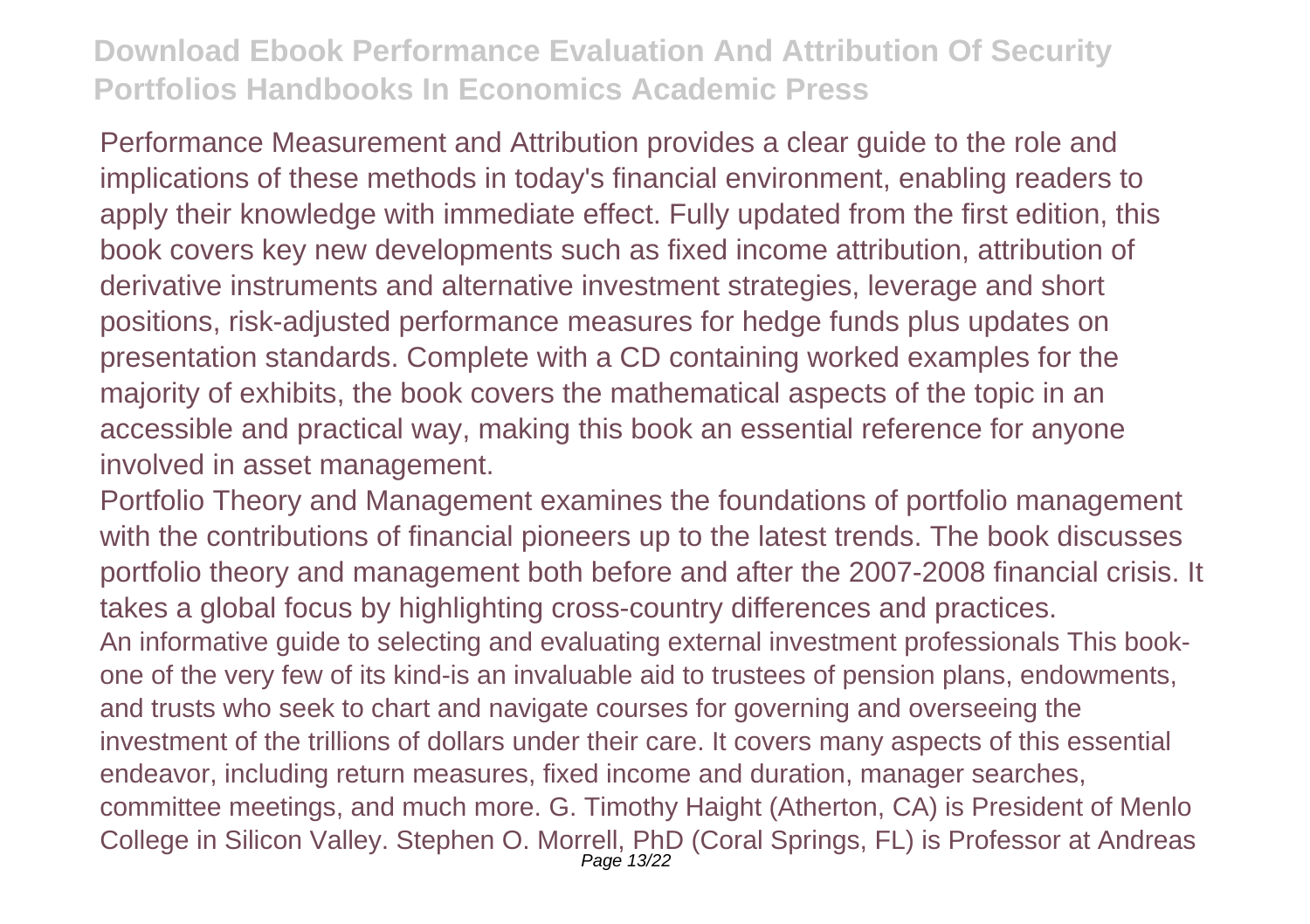School of Business of Barry University. Glenn Ross (Baltimore, MD) is a Managing Director and cofounder of Archstone Portfolio Solutions.

With Special Contributions from Bernard Weiner Ph.D. (UCLA) and Robert Lord Ph.D. (Univ. of Akron) Attribution theory is concerned with peoples causal explanation for outcomes: successes and failures. The basic premise is that beliefs about outcomes are a primary determinant of expectations and, consequently, future behavior. Attribution theory articulates how this process occurs and provides a basis for understanding that translates into practical action. Attribution Theory: An Organizational Perspective serves as a primary sourcebook of attribution theory as it relates to management and organizational behavior. The text provides an integrated explanation of the role and function of attribution theory in the organization. This important new book contains original empirical research relating attributions to leader evaluations, reactions to information technologies, management of diverse work groups, achievement, and executive succession and power. The contributors are from a variety of disciplines including management, psychology, education, educational psychology, and sociology.

A career's worth of portfolio management knowledge in one thorough, efficient guide Professional Portfolio Management is an authoritativeguide for those who wish to manage money professionally. This invaluable resource presents effective portfolio management practices supported by their underlying theory, providing the tools and instruction required to meet investor objectives and deliver superior performance. Highlighting a practitioner's view of portfolio management, this guide offers real-world perspective on investment processes, portfolio decision making, and the business of managing money for real clients. Real world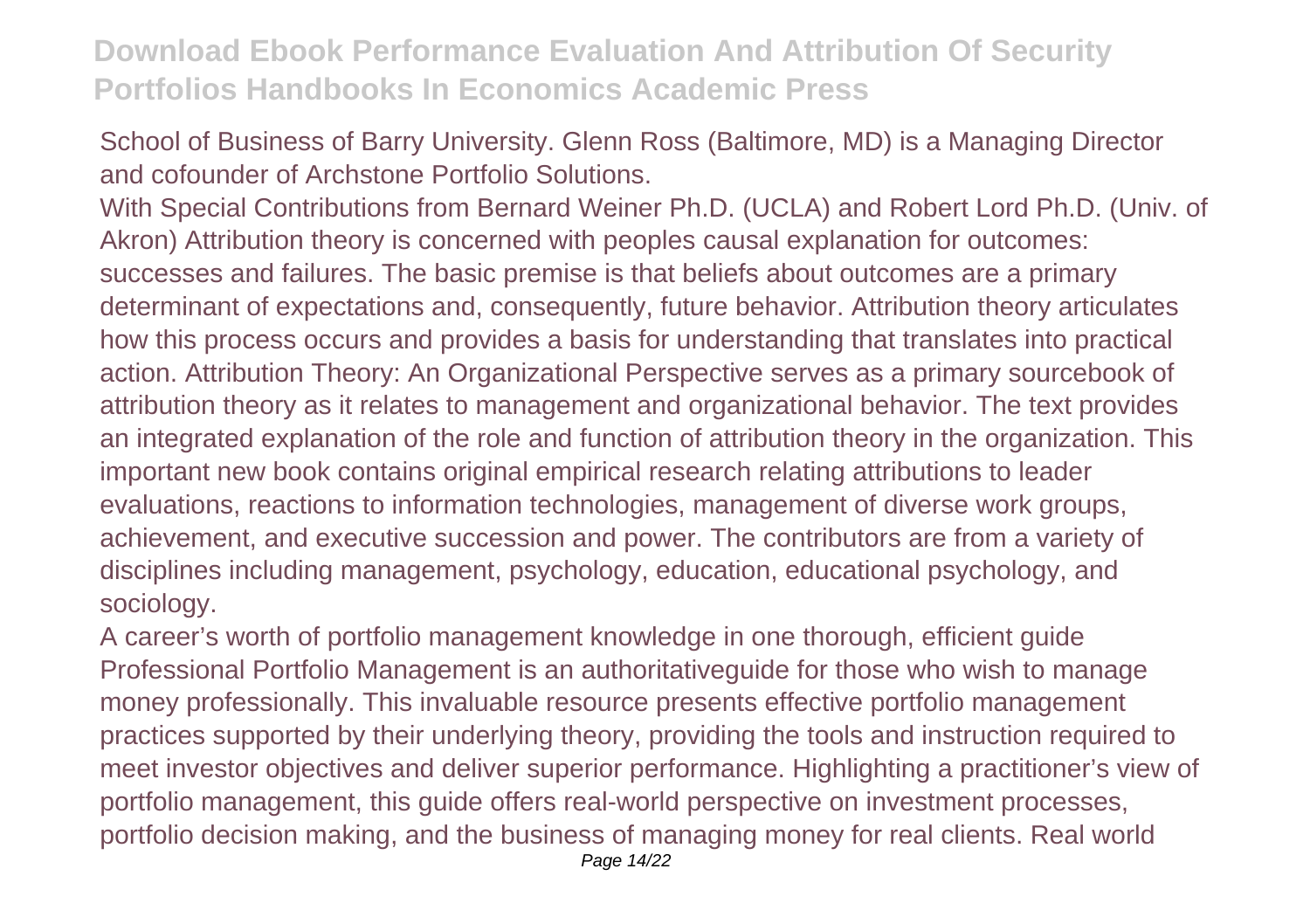examples and detailed test cases—supported by sophisticated Excel templates and true client situations—illustrate real investment scenarios and provide insight into the factors separating success from failure. The book is an ideal textbook for courses in advanced investments, portfolio management or applied capital markets finance. It is also a useful tool for practitioners who seek hands-on learning of advanced portfolio techniques. Managing other people's money is a challenging and ever evolving business. Investment professionals must keep pace with the current market environment to effectively manage their client's assets while students require a foundation built on the most relevant, up-to-date information and techniques. This invaluable resource allows readers to: Learn and apply advanced multi-period portfolio methods to all major asset classes. Design, test, and implement investment processes. Win and keep client mandates. Grasp the theoretical foundations of major investment tools Teaching and learning aids include. Easy-to-use Excel templates with immediately accessible tools. Accessible PowerPoint slides, sample exam questions and sample syllabi Video lectures Proliferation of mathematics in economics, growing sophistication of investors, and rising competition in the industry requires advanced training of investment professionals. Professional Portfolio Management provides expert guidance to this increasingly complex field, covering the important advancements in theory and intricacies of practice. In order to make sound investment choices, investors must know the projected return on investment in relation to the risk of not being paid. Benchmarks are excellent evaluators, but the failure to choose the right investing performance benchmark often leads to bad decisions or inaction, which inevitably results in lost profits. The first book of its kind, Portfolio Performance Measurement and Benchmarking is a complete guide to benchmarks and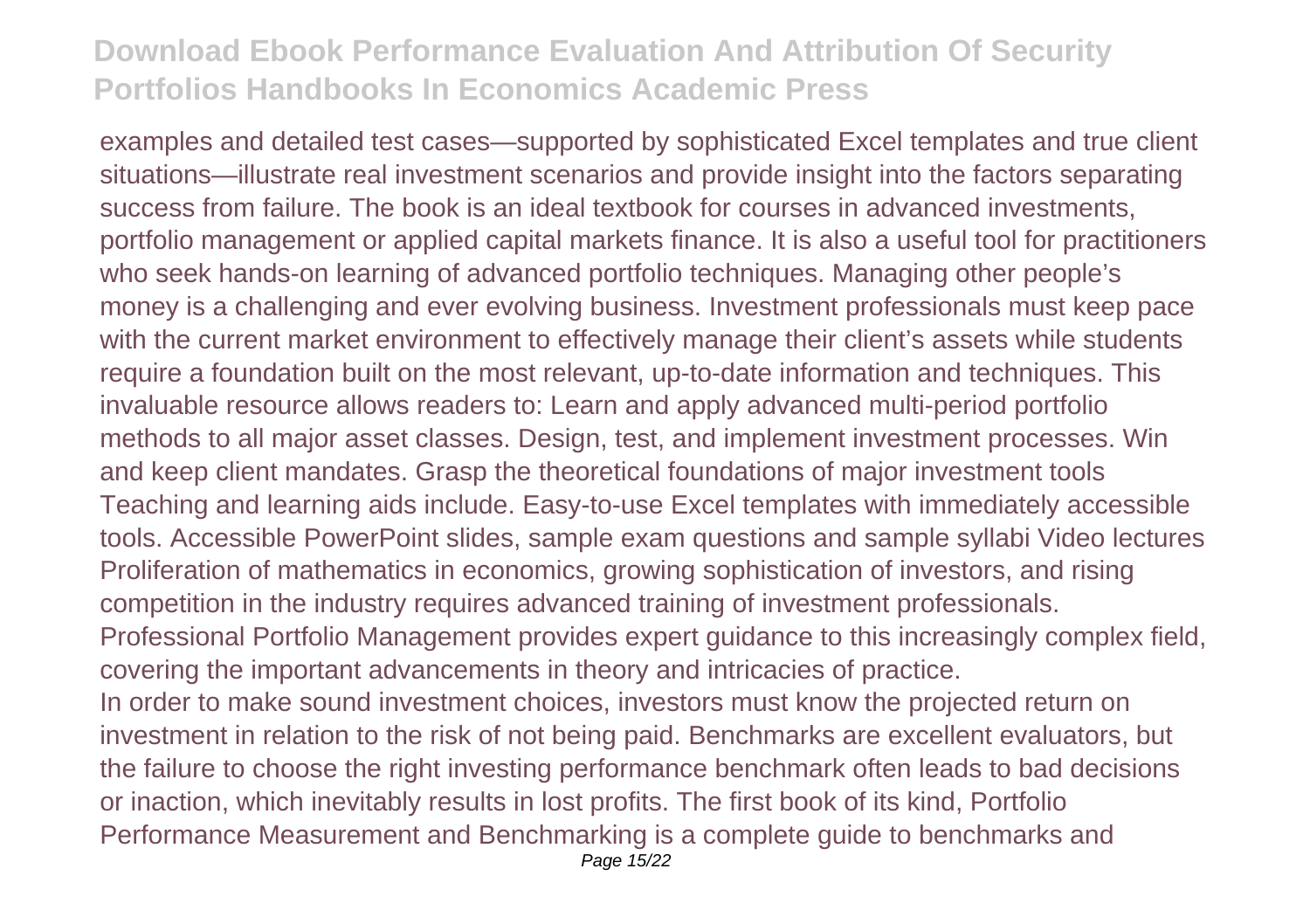performace evaluation using benchmarks. In one inclusive volume, readers get foundational coverage on benchmark construction, as well as expert insight into specific benchmarks for asset classes and investment styles. Starting with the basics—such as return calculations and methods of dealing with cash flows—this thorough book covers a wide variety of performance measurement methodologies and evaluation techniques before moving into more technical material that deconstructs both the creation of indexes and the components of a desirable benchmark. Portfolio Performance Measurement and Benchmarking provides detailed coverage of benchmarks for: U.S. equities Global and international equities Fixed income Real estate The team of renowned authors offers illuminating opinions on the philosophy and development of equity indexes, while highlighting numerous mechanical problems inherent in building benchmarks and the implications of each one. Before you make your next investment, be certain your return will be worth the risk with Portfolio Performance Measurement and Benchmarking.

#### Table of contents

In the Third Edition of Managing Investment Portfolios, financial experts John Maginn, Donald Tuttle, Jerald Pinto, and Dennis McLeavey provide complete coverage of the most important issues surrounding modern portfolio management. Now, in Managing Investment Portfolios Workbook, Third Edition, they offer you a wealth of practical information and exercises that will solidify your understanding of the tools and techniques associated with this discipline. This comprehensive study guide--which parallels the main book chapter by chapter--contains challenging problems and a complete set of solutions as well as concise learning outcome statements and summary overviews. Topics reviewed include: The portfolio management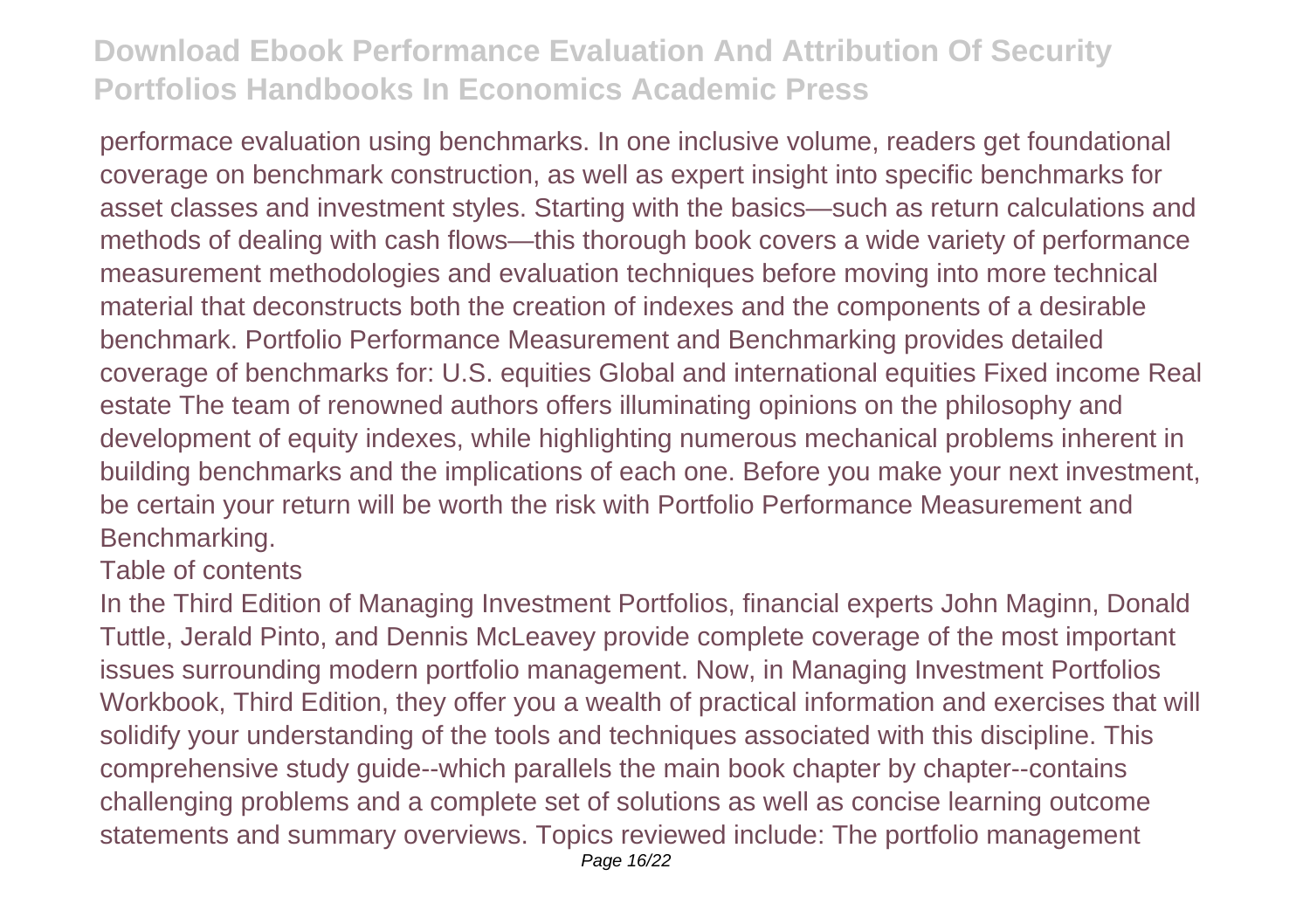process and the investment policy statement Managing individual and institutional investor portfolios Capital market expectations, fixed income, equity, and alternative investment portfolio management Monitoring and rebalancing a portfolio Global investment performance standards

This book discusses the instrumentation of supercapacitors, various measurement procedures and the techniques used for the performance evaluation, to help determine the appropriate methodology for the evaluation of a supercapacitor device and also to identify the inconsistencies between the device performance and electrode material properties. As a promising energy storage option, supercapacitors need to be readied for commercialization rather than confined within the niche of academic research. This book also assists in the formulation of strict performance guidelines aided by realistic evaluation techniques, so that these devices can be made available to society through industrial production. As such it is an important read not only for academicians and researchers, but also for industry and policymakers.

Countries around the world are increasingly relying on individual pension savings accounts to provide income in old age for their citizens. Although these funds have now been in place for several decades, their performance is usually measured using methods that are not meaningful in relation to this long-term objective. The recent global financial crisis has highlighted the need to develop better performance evaluation methods that are consistent with the retirement income objective of pension funds. Compiling research derived from a Page 17/22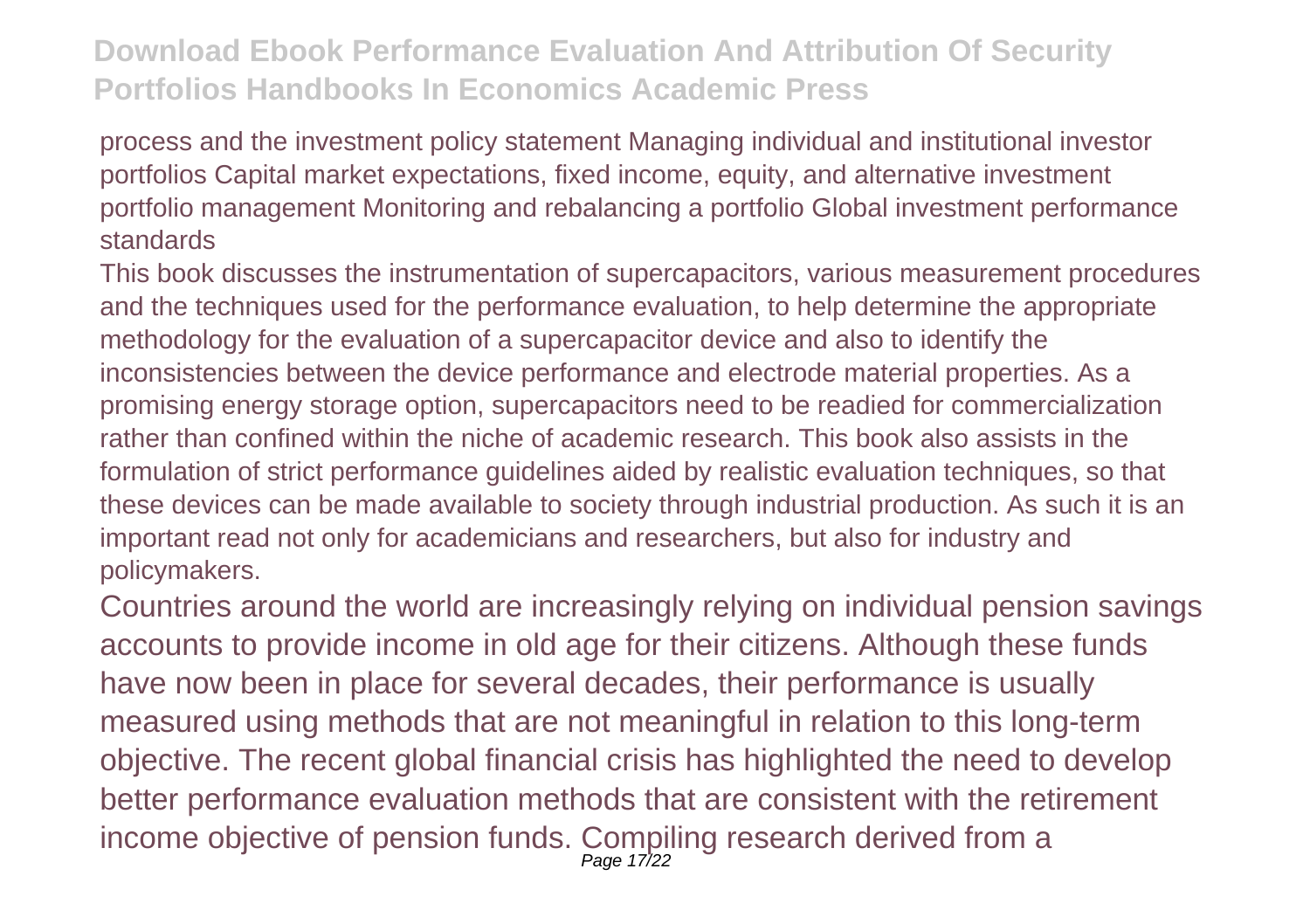partnership among the World Bank, the Organisation for Economic Co-operation and Development (OECD), and three private partners, 'Evaluating the Financial Performance of Pension Funds' discusses the theoretical basis and key implementation issues related to the design of performance benchmarks based on life-cycle savings and investment principles. The book begins with an evaluation of the financial performance of funded pension systems using the standard mean variance framework. It then provides a discussion of the limitations inherent to applying these methods to pension funds and outlines the many other issues that should be addressed in developing more useful and meaningful performance measures through the formulation of pension-specific benchmark portfolios. Practical implementation issues are addressed through empirical examples of how such benchmarks could be developed. The book concludes with commentary and observations from several noted pension experts about the need for a new approach to performance measurement and the impact of the recent global financial crisis on pension funds. The Fifth Edition of the classic Designing and Managing Programs for human services helps readers grasp the meaning and significance of measuring performance and evaluating outcomes. Authors Peter M. Kettner, Robert M. Moroney, and Lawrence L. Martin, all leaders in the field, incorporate the Page 18/22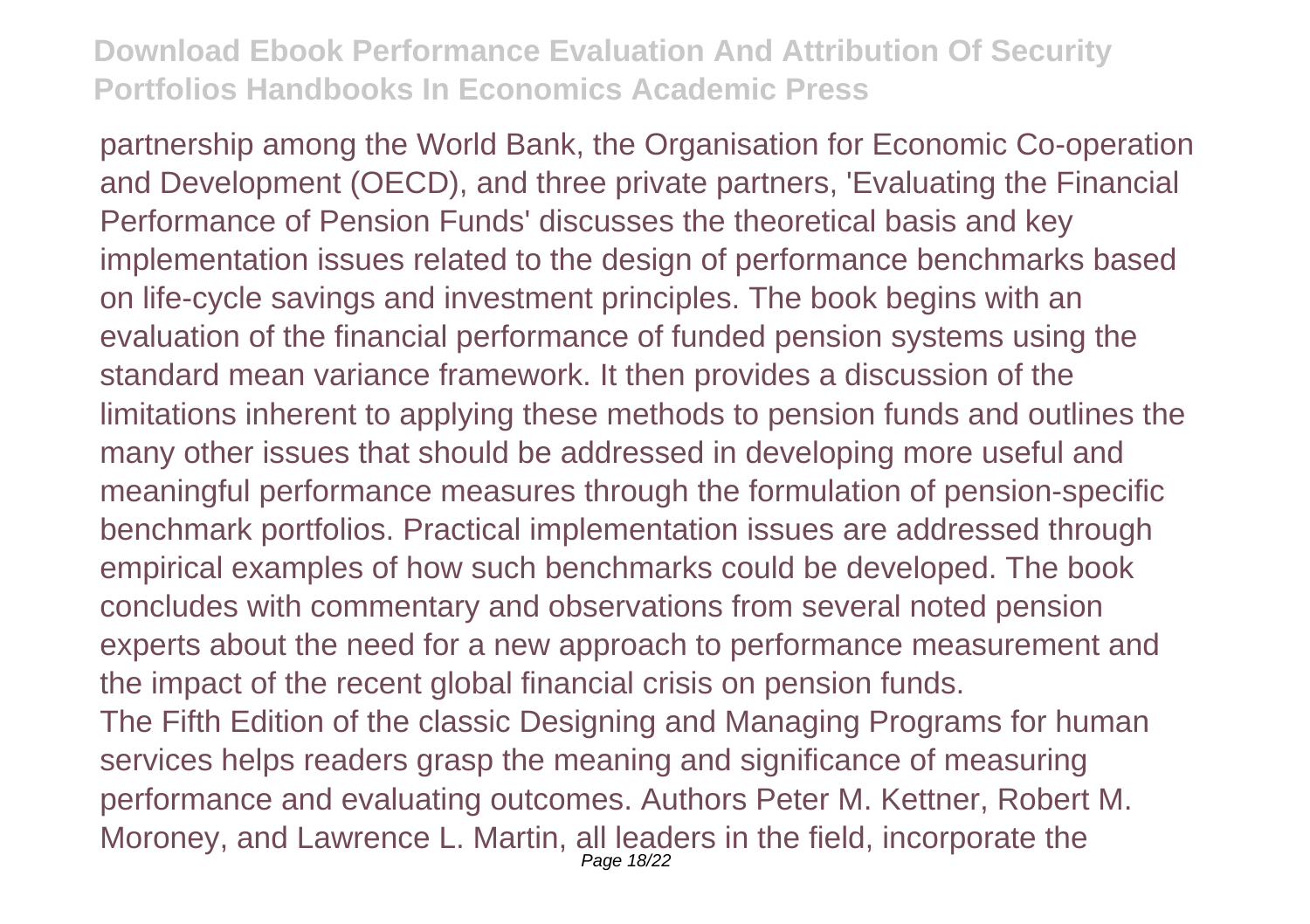principles of effectiveness-based planning as they address the steps of designing, implementing, and evaluating a human services program at the local agency level. Meaningful examples at every stage of the process—from problem analysis and needs assessment to evaluating effectiveness and calculating costs—enhance reader understanding of how concepts are implemented in the real world.

Performance Evaluation and Attribution of Security PortfoliosAcademic Press The objective of performance attribution is to explain portfolio performance relative to a benchmark, identify the sources of excess return, and relate those sources to active decisions by the portfolio manager. This review charts the development of attribution from its beginning with Fama decomposition in the 1970s, through its foundations in the 1980s, into its issues of multiperiod and multicurrency attribution in the 1990s, and ending on its more detailed models for fixed-income and risk-adjusted attribution in recent years. Types of attribution (including returns based, holdings based, and transaction based) are also discussed as is money-weighted attribution and developments associated with notional funds.

For many years asset management was considered to be a marginal activity, but today, it is central to the development of financial industry throughout the world. Page 19/22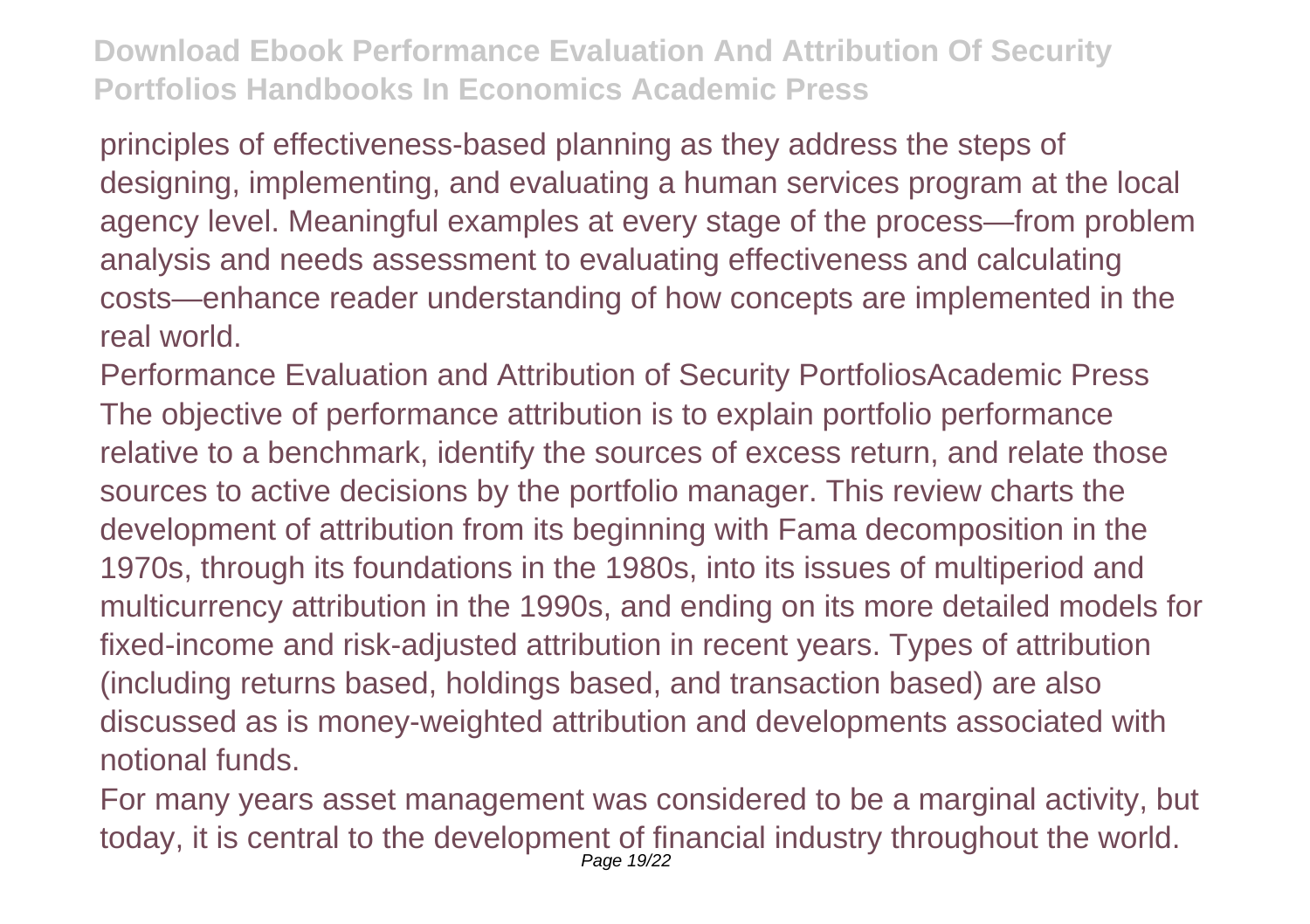Asset management's transition from an "art and craft" to an industry has inevitably called integrated business models into question, favouring specialisation strategies based on cost optimisation and learning curve objectives. This book connects each of these major categories of techniques and practices to the unifying and seminal conceptual developments of modern portfolio theory. In these bear market times, performance evaluation of portfolio managers is of central focus. This book will be one of very few on the market and is by a respected member of the profession. Allows the professionals, whether managers or investors, to take a step back and clearly separate true innovations from mere improvements to well-known, existing techniques Puts into context the importance of innovations with regard to the fundamental portfolio management questions, which are the evolution of the investment management process, risk analysis and performance measurement Takes the explicit or implicit assumptions contained in the promoted tools into account and, by so doing, evaluate the inherent interpretative or practical limits In this volume, first published in 1983, the editors aim to achieve an understanding of performance from a variety of theoretical perspectives. The papers in this volume will not only spur further research, but will also provide an opportunity for some careful considerations of how performance is measured in Page 20/22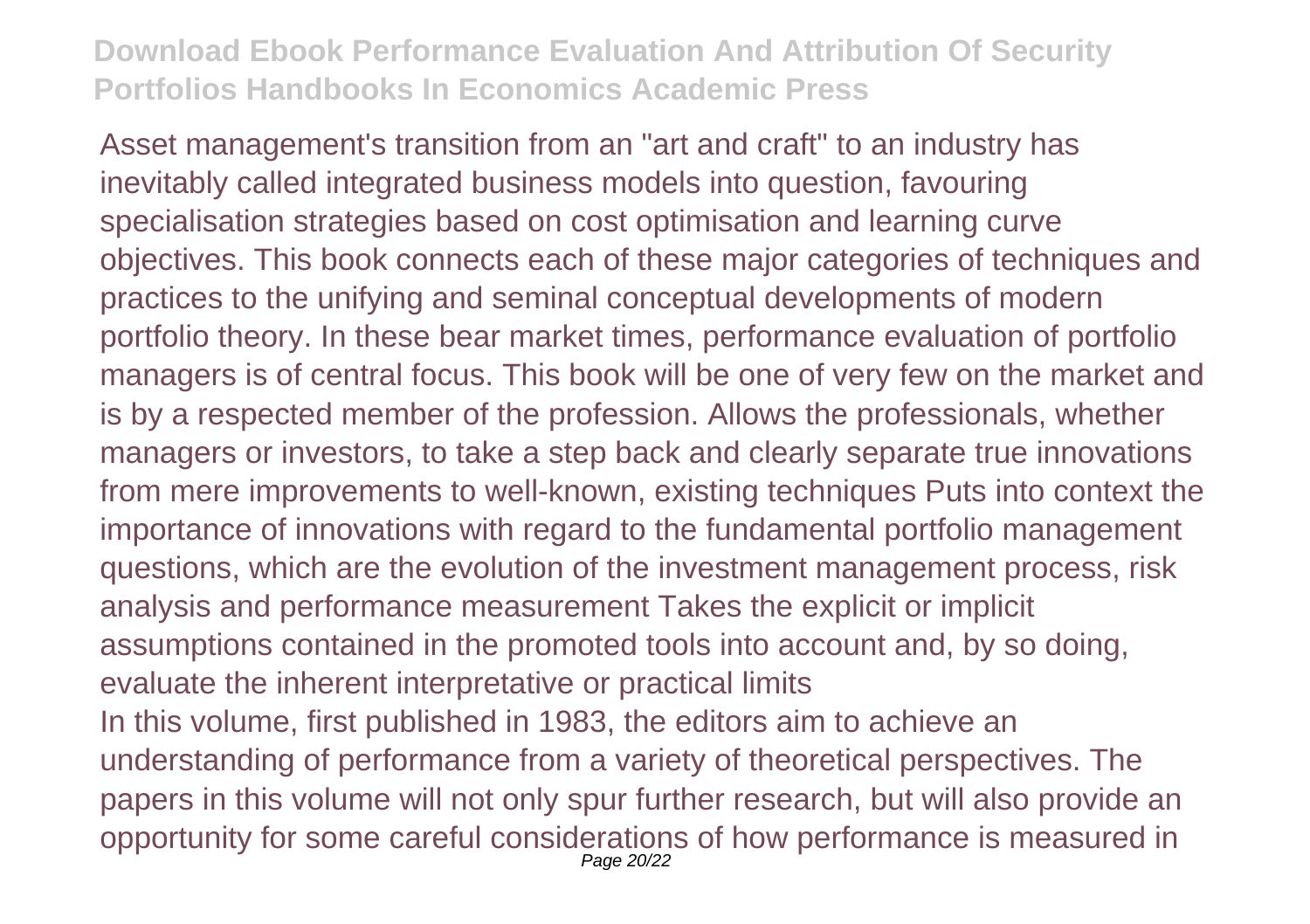various applied settings. The book is divided into four major areas; intraindividual issues, interdividual/organizational dynamics, methodology, and philosophies. This title will be of interest to students of business studies, psychology and human resource management.

This book analyses investment management policies for institutional investors. It is composed of four parts. The first one analyses the various types of institutional investors, institutions which, with different objectives, professionally manage portfolios of financial and real assets on behalf of a wide variety of individuals. This part goes on with an in-depth analysis of the economic, technical and regulatory characteristics of the different types of investment funds and of other types of asset management products, which have a high rate of substitutability with investment funds and represent their natural competitors. The second part of the book identifies and investigates the stages of the investment portfolio management. Given the importance of strategic asset allocation in explaining the ex post performance of any type of investment portfolio, this part provides an indepth analysis of asset allocation methods, illustrating the different theoretical and operational solutions available to institutional investors. The third part describes performance assessment, its breakdown and risk control, with an indepth examination of performance evaluation techniques, returns-based style Page 21/22